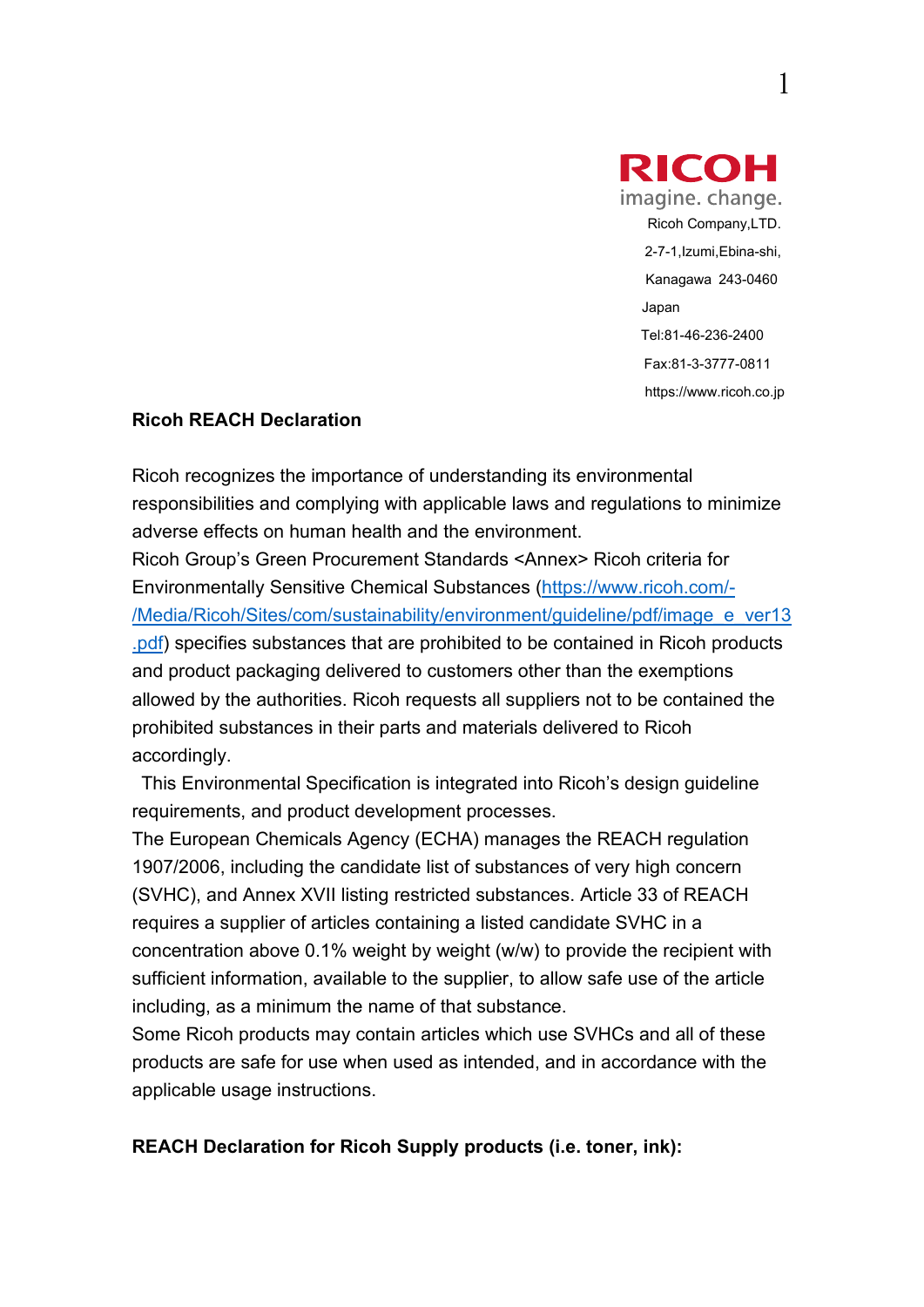All Ricoh supply products for Office Print products **do not contain** any Substances of Very High Concern (SVHC) more than 0.1% by weight announced by ECHA effective up to the date of this declaration. For professional inks please refer to the Safety Data Sheets portal.

## **REACH Declaration for Ricoh products (i.e. printer, copier, MFP, projector, IWB):**

\*Note that a listing of the substances below does not imply that the substance is found in all article used for Ricoh products. Additionally, we made a best effort to create the list based on available information from suppliers, but it may not be exhaustive.

All Ricoh products that contain SVHCs more than 0.1% by weight announced by ECHA effective up to the date of this declaration have been loaded into the SCIP database effective from January 5, 2021 onwards. Please consult the database for specific information on which SVHCs are present in which products.

Products labelled with the Blue Angel Mark generally do not contain SVHC in housings, housing parts, toners or inks. Exceptions may apply in accordance with the Blue Angel criteria.

| Substance of Very High              | CAS            | Article Type                                                                                                                                       |
|-------------------------------------|----------------|----------------------------------------------------------------------------------------------------------------------------------------------------|
| Concern                             | number         |                                                                                                                                                    |
| Lead                                | 7439-92-1      | glass, resistor, transfer belt, capacitor,<br>fuse, Printed Circuit Board, piezoelectric<br>device, sensor, thermistor, electrode,                 |
|                                     |                | diode, die attach, solder, shaft, screw,<br>stud, pin, aluminium alloy, steel alloy,<br>copper alloy, terminal plating (RoHS)<br>exemptions apply) |
| Disodium tetraborate<br>decahydrate | 1303-96-4      | guide, guide pin, guide board, cover, gear,<br>cushion, thermistor, electrode, resistor,<br>fuse, shaft                                            |
| Boric acid                          | 10043-35-<br>3 | screw, guide board, cover, spring, shaft,<br>stud, roller, case, bracket, polarization<br>plate, stay, fence, lever                                |